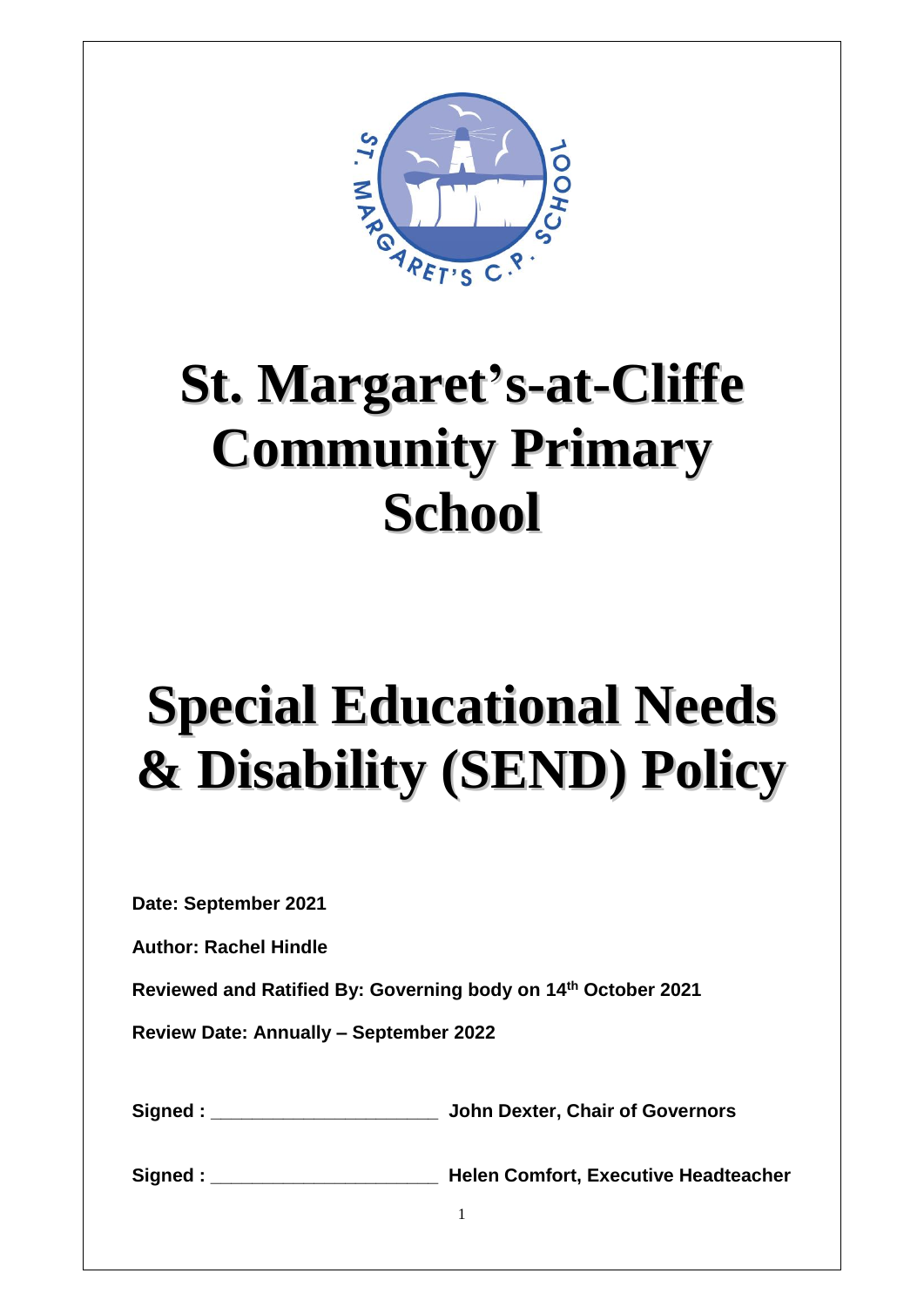### **Equality**

We recognise our duty and responsibility to establish equality for all pupils, staff, other members of the school community and service users regardless of their ethnicity, gender, disability, sexual orientation, age or beliefs as defined within existing equalities legislation (please see 'Single Equality Scheme').

#### **What types of Special Educational Needs are provided for at St Margaret's-at-Cliffe Primary School?**

At St Margaret's-at-Cliffe Primary School we can make provision for most kinds of frequently occurring special educational need, and these needs are fully included in the class as part of the whole class teaching. Some types of SEN require additional input of either over learning, resources, or a programme of intervention; this is managed in line with the type of need, the child's targets and the current curriculum learning that is being undertaken at the time.

The four broad areas of need as described in the Code of Practice 2014 are:

- Cognition and Learning
- Communication and Interaction
- Social Emotional Mental Health
- Sensory and/or Physical Needs

The following list shows examples of areas of difficulty that are either currently supported in our school, have been in the past, or we would expect to see at some point and, alongside specialist support, we would be able to fully include within our setting.

Types of Special Need: Attention Deficit Disorder (ADD)/ Attention Deficit Hyperactivity Disorder (ADHD) Anxiety Disorder Asperger Syndromes Autistic Spectrum Disorder Developmental Coordination Difficulty **Dyscalculia** Dyspraxia Dyslexia Hearing Impaired Obsessive Compulsive Disorder Oppositional Defiant Disorder Speech, Language and Communication Sensory Processing Disorder Visual Impairment

It is important to remember that many pupils will require additional support at some point in their education and this does not necessarily mean that they have SEN. However, the school continually monitors the progress of all pupils, tracking individual educational provision, ensuring that it is fully inclusive and that all pupils meet their full potential.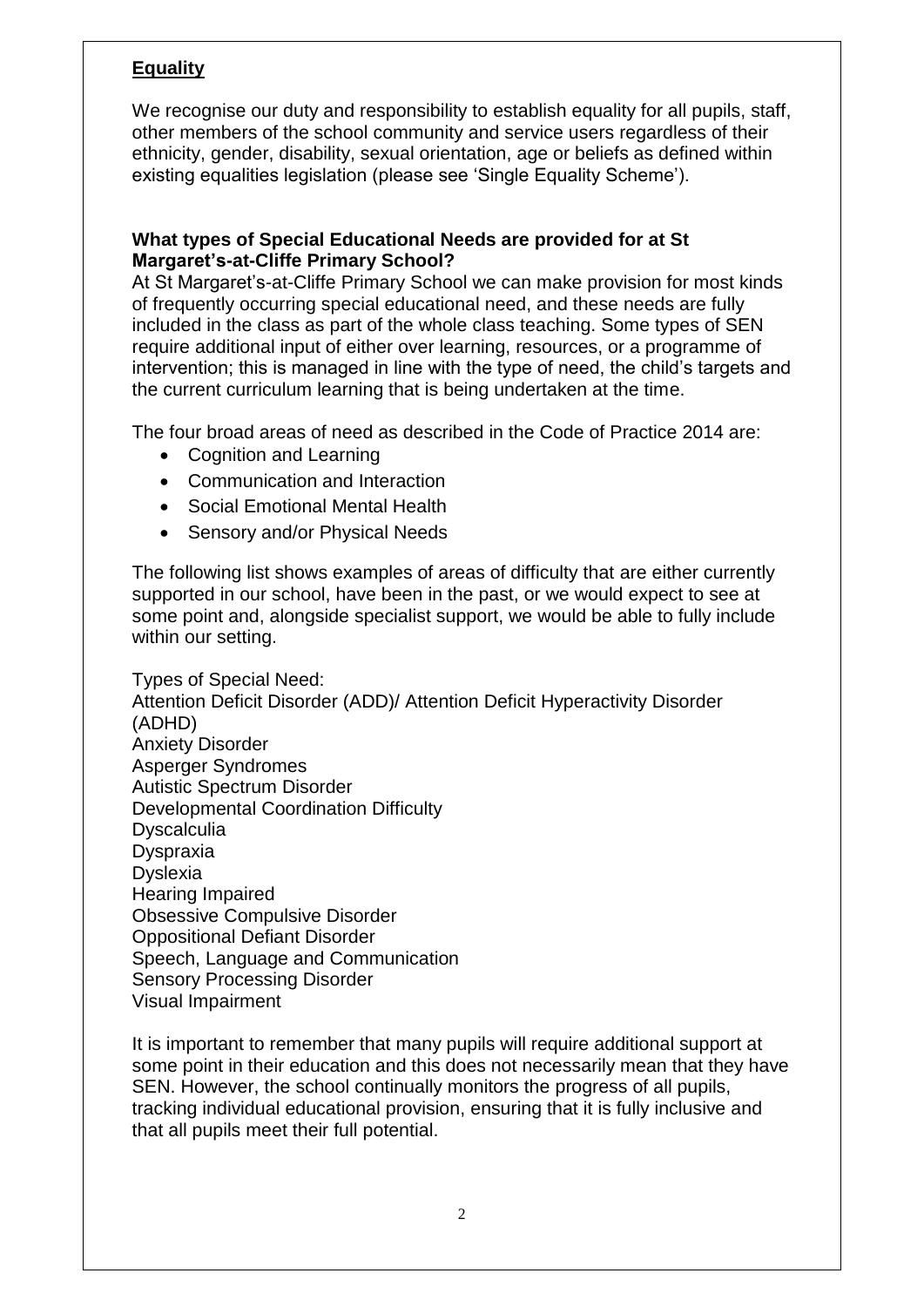#### **How does St Margaret's-at-Cliffe Primary School identify and assess pupils with SEN?**

At St Margaret's-at-Cliffe Primary School the Executive Headteacher and Head of School/SENCo monitor the progress of all pupils in Key stages 1 and 2 three times a year to review their academic progress. Pupils' progress in the Foundation Stage is monitored four times a year.

In the classroom, pupils' progress and learning outcomes are monitored by the Class Teacher and identification of difficulties are immediately provided for. For a pupil who is struggling with their work and making slow progress, their work may be differentiated, and more focused additional support provided.

It is important to remember that many pupils will require additional support at some point in their education and this does not necessarily mean that they have SEN. All targeted support put in place by the school is monitored and helps to build a full picture of a child's learning journey. This evidence will support the identification of SEN should this be necessary.

A discussion regarding a pupil's progress will be held with the Class Teacher, parent and SENCO and outcomes agreed, this could follow the steps outlined below:-

- 1. Implement new strategies To be used in class under Quality First Teaching – are there any further resources or support that could be trialled and monitored to assess impact?
- 2. In-school assessment St. Margaret's-at-Cliffe Primary School is able to administer a variety of specific assessments that support identification or need, depending on the identified area of slow progress. These are done on an individual basis. From these assessments, planned support will be put in place for the child and agreed targets will be set. Progress will then be monitored by the Class Teacher, and a referral for additional support made if progress is not evident.
- 3. Referral to an outside agency In consultation with parents it might be agreed that the nature of difficulty that the pupil is experiencing warrants an immediate referral to ensure that specialist support or assessments are accessed. In other cases the outcomes of the in-school assessments might necessitate immediate referral.

Examples of possible referrals:

Early Intervention Speech and Language School Nurse LIFT – further access to Specialist Teaching Service support, and Out Reach from Specialist schools **Paediatrician** Educational Psychologist CAMHS (Children and Adolescent Mental Health)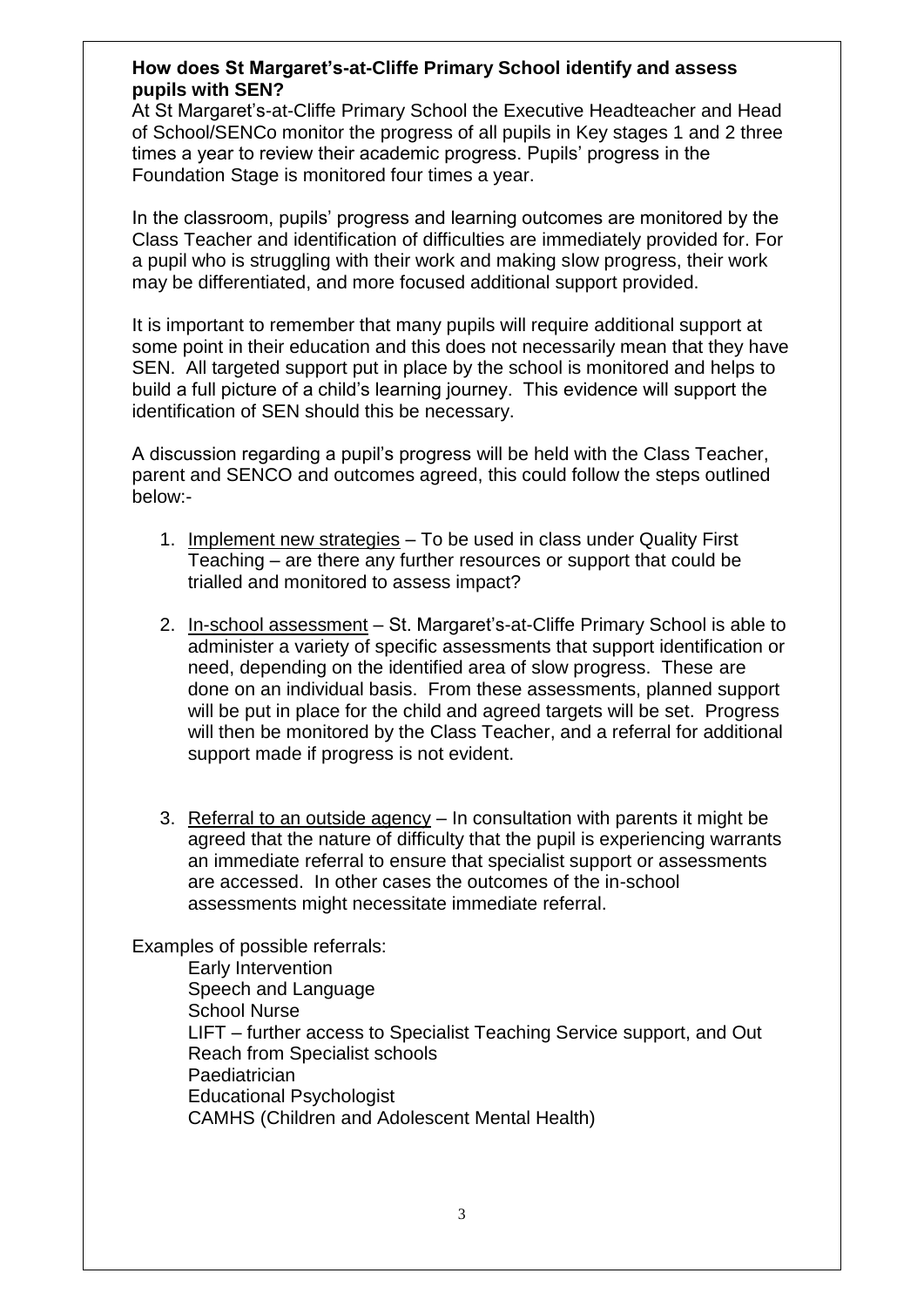#### **How does St Margaret's-at-Cliffe Primary School make provision for pupils with SEN?**

Provision and support for pupils at St Margaret's-at-Cliffe Primary School is tailored specifically to ensure that pupils' needs are met on an individual basis and support is targeted clearly. Pupils are set targets that whilst challenging, are also achievable and measurable. Work is designed and differentiated carefully to ensure that pupils can work towards achieving these targets using the best resources and incorporating the learning style that suits them best. Much of the support given is done within class or a small group and fully includes all children in learning and whole class activities. Provision is sensitively managed and considered, to ensure pupils well-being and inclusion at all times. However, some provision requires 1:1 work to ensure full engagement and management of the provision – for example speech and language work.

Examples of additional provision that might be seen at St Margaret's-at-Cliffe:

Language support in small groups Over learning of key skills (e.g. phonics) FIZZY (Gross Motor skill development) Dyslexia Support (visual perceptual skills) Touch Typing Toe by Toe and Stareway to Spelling (individual reading and spelling programmes) Examples of practical resources that might be seen at St Margaret's-at-Cliffe: Visual support in class (e.g. visual timetables, writing frames) Alternative recording methods (lap tops) Support for memory skills (voice recorders) Seating aids (cushions) Writing supports (desk slopes, pencil grips)

computer based typing programmes

Pupils who access taught provision and/or practical resources may not necessarily be identified as having SEN.

#### **How does St Margaret's-at-Cliffe Primary School know if provision for pupils with SEN is working?**

All targets set within a taught provision are limited by a time frame of 6 weeks (or termly). Class Teachers have the responsibility to ensure that the provision is set, appropriate for the pupils and for monitoring of the outcomes. At the end of each term the provision is assessed and this data is given to the SENCO who monitors the effectiveness of the provision. If the expected progress is not evidenced, the support is reviewed, altered as required or changed. Evidence of the support a pupil has received is logged via our provision maps on a termly cycle, and these are used, should a referral be required, for further support. If the provision has been set by an Outside Agency and targets given to the school to work on and monitored using an SENd support review – they have joint responsibility for checking on progress and reviewing provision, this is done within their review cycle, however the provision is continuously monitored within school and we will call for earlier review and support should we feel that there are concerns regarding the provision set.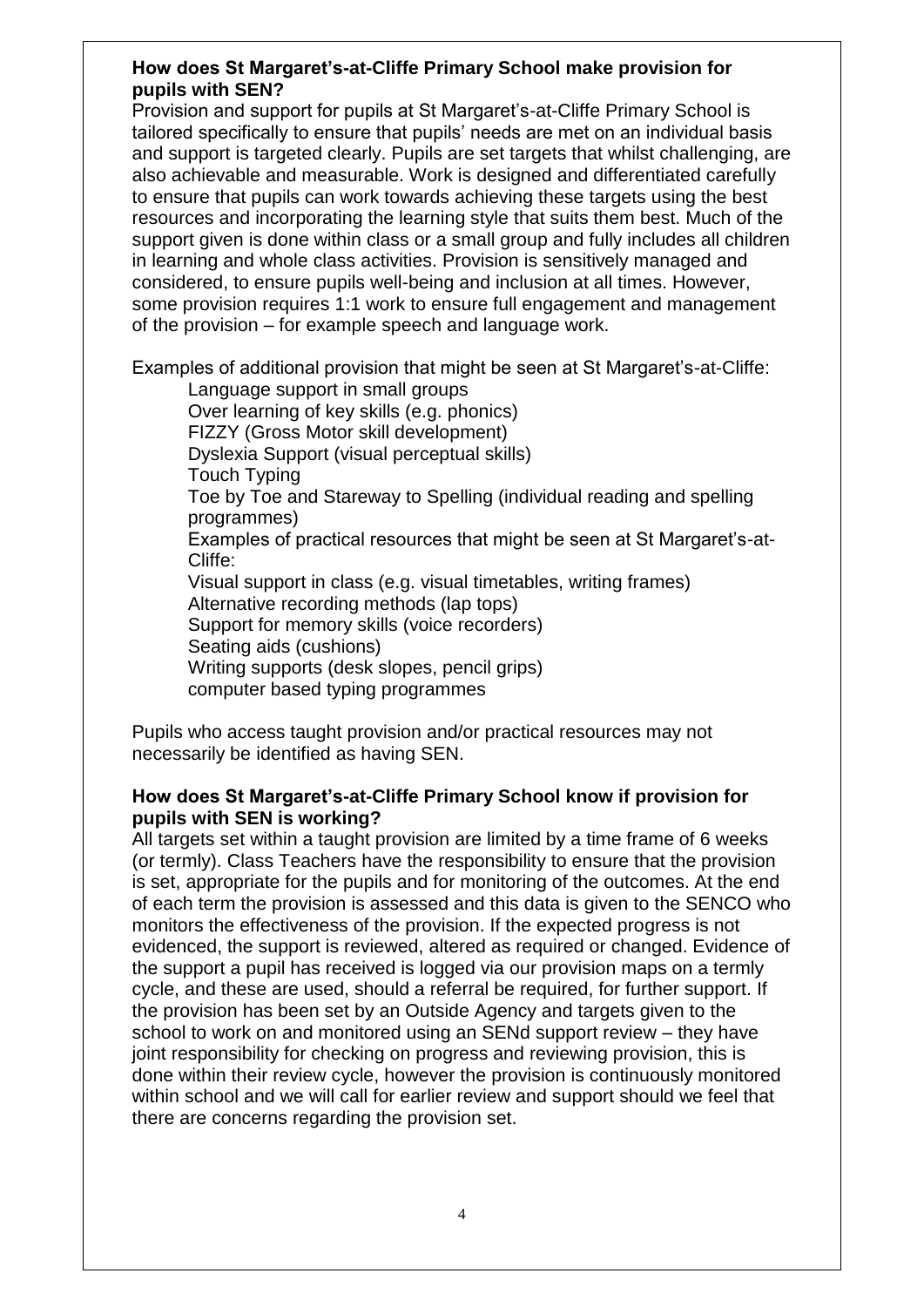#### **How does St Margaret's-at-Cliffe Primary School teach pupils with SEN?**

All pupils learn differently and have strengths and weaknesses. At St Margaret's-at-Cliffe Primary School we strongly believe that emphasis should be on the strengths of a pupil and we use this knowledge to provide timely and sensitive support when needed. Class differentiation is a key management technique when supporting pupils with SENd. All lessons can be differentiated to support all learners and allow them to be fully included in class whilst keeping to the topic of the lessons being taught.

Examples of differentiation could be: individual learning outcomes shorter tasks different wording of tasks pictorial support expected outcomes and marking adult support peer group support

Pupil support is assessed and managed on an individual basis and what works for one pupil may not be right for the next, even if they present with similar difficulties. Class teachers will try different styles of support for pupils, continuously measuring impact and pupils' well-being on a lesson by lesson basis.

At St Margaret's-at-Cliff provision for pupils, whether by taught sessions or physical resources, is flexible and will often be reviewed or altered as the individual child requires.

#### **How does St Margaret's-at-Cliffe Primary School ensure that Pupils with SEN are engaged in all activities at school?**

All pupils are fully included within all activities. At some points in the day your child may receive group support or individual work, and this is monitored closely. Every lesson and activity can be differentiated to support all pupils in a variety of ways from equipment to sensitive use of adult support when and where necessary.

Learning needs or physical difficulties are never an obstacle to a pupil's attendance at additional activities and all adjustments will be made to ensure that all school activities are fully inclusive.

This is highlighted in the school's Accessibility Policy, which supported by the Disability Discrimination Act (1995) as amended by the SENDA (2001). 'From September 2002, it will be unlawful for schools and LEAs to discriminate against disabled pupils and their admissions and exclusions, education and associated services'.

Schools and Academies must:

- not treat disabled pupils less favourably; and
- take reasonable steps to avoid putting disabled pupils at a substantial disadvantage (the 'reasonable adjustment duty'

#### **What support is available for the social, emotional and mental (SEMH) development of pupils with SEN?**

The social, emotional and mental health development of your child will be monitored by the Class Teacher on a daily basis, through observation. It is especially vital that parents and school work closely when supporting pupils. We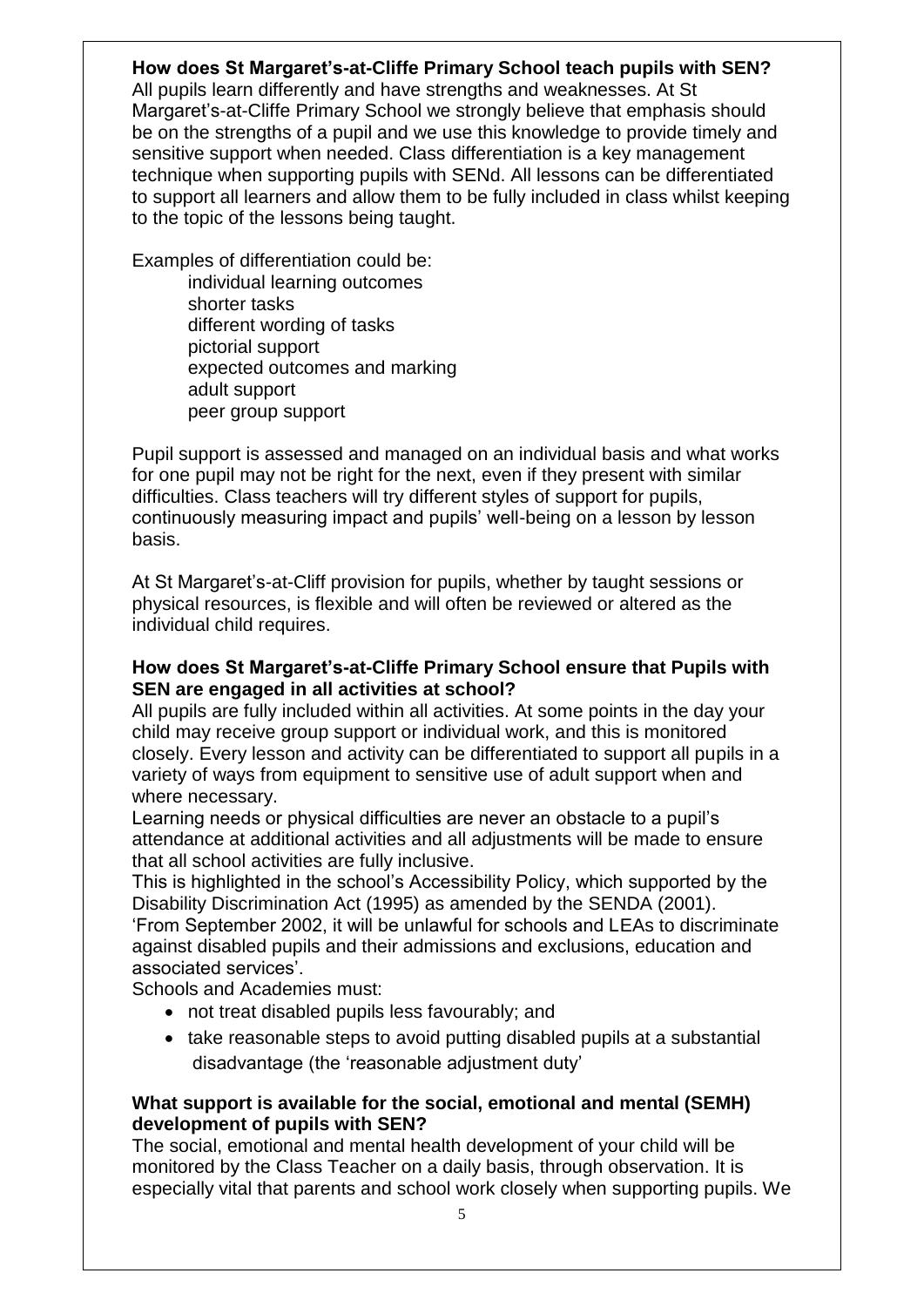encourage parents to access support and pass on information quickly. When there are on-going areas of concern the school will run a Boxall Screen which will look at all elements of a child's well-being and allow us to target key areas swiftly and with the biggest impact. In addition we also have, playground buddies, small group Circle Time, and social skill groups, for pupils who need support. Access to these supportive strategies does not necessarily mean that your child will be entered on the SEN register. Our SENCO is also trained as a social, emotional and mental health champion having attended enhanced training on supporting children and staff on SEMH needs.

#### **Who is the SEN Coordinator (SENCO)?**

Mrs Rachel Hindle Mrs Hindle is available on 01304 852639 or [r.hindle@st-margarets](mailto:r.hindle@st-margarets-dover.kent.sch.uk)[dover.kent.sch.uk.](mailto:r.hindle@st-margarets-dover.kent.sch.uk) Please make appointments to see her via the school office.

#### **Are the staff trained in SEN?**

All staff are trained in recognising SEN and the procedures involved in monitoring provision and assessing the impact. As a staff we receive training, sometimes as a whole school or individually at off site courses. Training could be provided by local specialist schools, Educational Psychology, Specialist Teaching Service or other outside agencies where there is an area of identified need.

The SENCo is a qualified teacher with the additional qualification of an MA in Education with Specialisms in Special Educational Needs. As a SENCO continuously since before 1 September 2009 there is no requirement for her to undertake the National Award for SEN Co-ordination.

A team of Teaching Assistants contribute to support for children with SEN, as well as children with a wide range of additional needs across the school. All TAs have attended short training courses in one or more areas of SEN, whilst others have attended longer courses and completed course work resulting in the award of a variety of certificates. TAs who have developed expertise in one particular area, offer help and support to their colleagues in the team. Examples of training recently received are: Supporting the language impaired child in the classroom, Building Resiliency: using the tools of CBT, Attachment, Trauma and Anxiety, Foundation to drawing and talking therapy, Paediatric First Aid training, Safeguarding, Phonics for fun, Girls with Autism, Lego therapy, Level 2 Teaching Assistant, Language for Learning (TA survival) and First Aid at Work.

#### **How does St Margaret's-at-Cliffe Primary School get the equipment and make sure that the facilities are correct for a pupil with SEN?**

All schools are provided with a budget for SEN and this allows us to ensure that the resources and facilities are correct for individual pupils. Some resources are accessed via the SENCO who along with the Class Teacher has identified an area where an additional resource might be supportive. In other instances Outside Agencies will provide us with the details of equipment that we need to access and the school will provide this. Often these can be quite specialist resources or occasionally a recommendation for a specific pupil that will actually support many. If a pupil requires a high level of support/equipment, in addition to the budget allocation, an application can be made for High Needs Funding to ensure that all the support required can be in place for that pupil.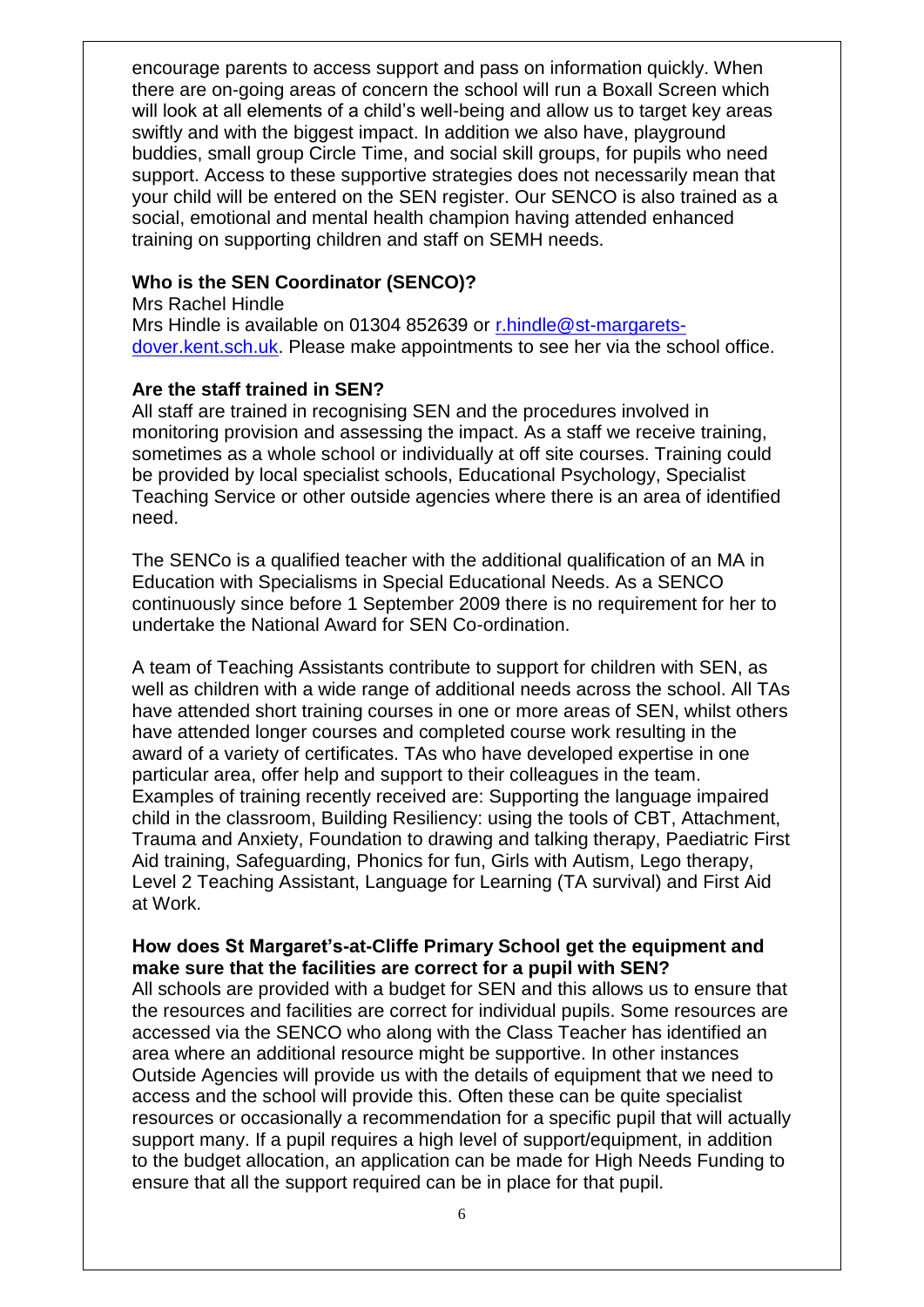#### **How are parents consulted if there are concerns about their child?**

Parental involvement is identified as having the biggest impact on your child's learning and well-being. You will be made aware of your child's learning journey via their Class Teacher either by an informal meeting or through a more detailed discussion at Parents Evening. If there is a specific concern, or your child is already supported by an Outside Agency you might be contacted directly by the SENCO. If your child is entered on the SEN register you will be invited to additional meetings to discuss the support that your child is receiving and their targets. This ensures that you are fully aware of your child's targets and can support your child meeting these at home. If your child is receiving support from the school but is not on the schools SEN register your child's class teacher will discuss the provision at parent's evenings or an appointment can be made if required.

#### **How can parents consult with the school if they have any problems or queries?**

The initial contact for concerns should be via your child's class teacher. This is best achieved in a pre-arranged meeting. In other instances you can contact the school office to arrange a meeting with the SENCO. If queries cannot be answered immediately a meeting will be arranged in order to discuss concerns and decide on further action if required.

#### **How can parents support their child who has SEN?**

Parental support is the key to helping your child and it is vital that St Margaret'sat-Cliffe and parents work together. The following are some bullet points for key support a parent can offer:

- Communication: Talk to your child's class teacher whenever you have a concern or query. This can be arranged directly with the Class Teacher or by phoning the school office.
- Attend Meetings: There are a variety of meeting times across the year for example parents evenings, however there might also be additional meetings that occur should your child be supported by an outside agency. These might be to gain information from school or home, discuss support being offered by the agency, arranging educational targets, or making a next steps plan. All of these areas will be much more successful with your input.
- Inform the school of Appointments: If you receive any letters arranging appointments for assessments or appointments outside of school hours, please inform the school office (so that your child's absence can be registered as authorised), and their Class Teacher. We can use this information to ensure that any referrals have been received and processed. In addition we know to expect reports and information from your child's appointments. Sometimes the reports might only be sent to the parents, if you feel that there is information that the school needs to know please inform the school and we can arrange a time to discuss any results or information that you may have. In addition you can directly ask for appropriate correspondence to be sent to the school when at your appointments.
- Read at Home: This is a vital element of child's learning and has been evidenced that children who read regularly at home make more progress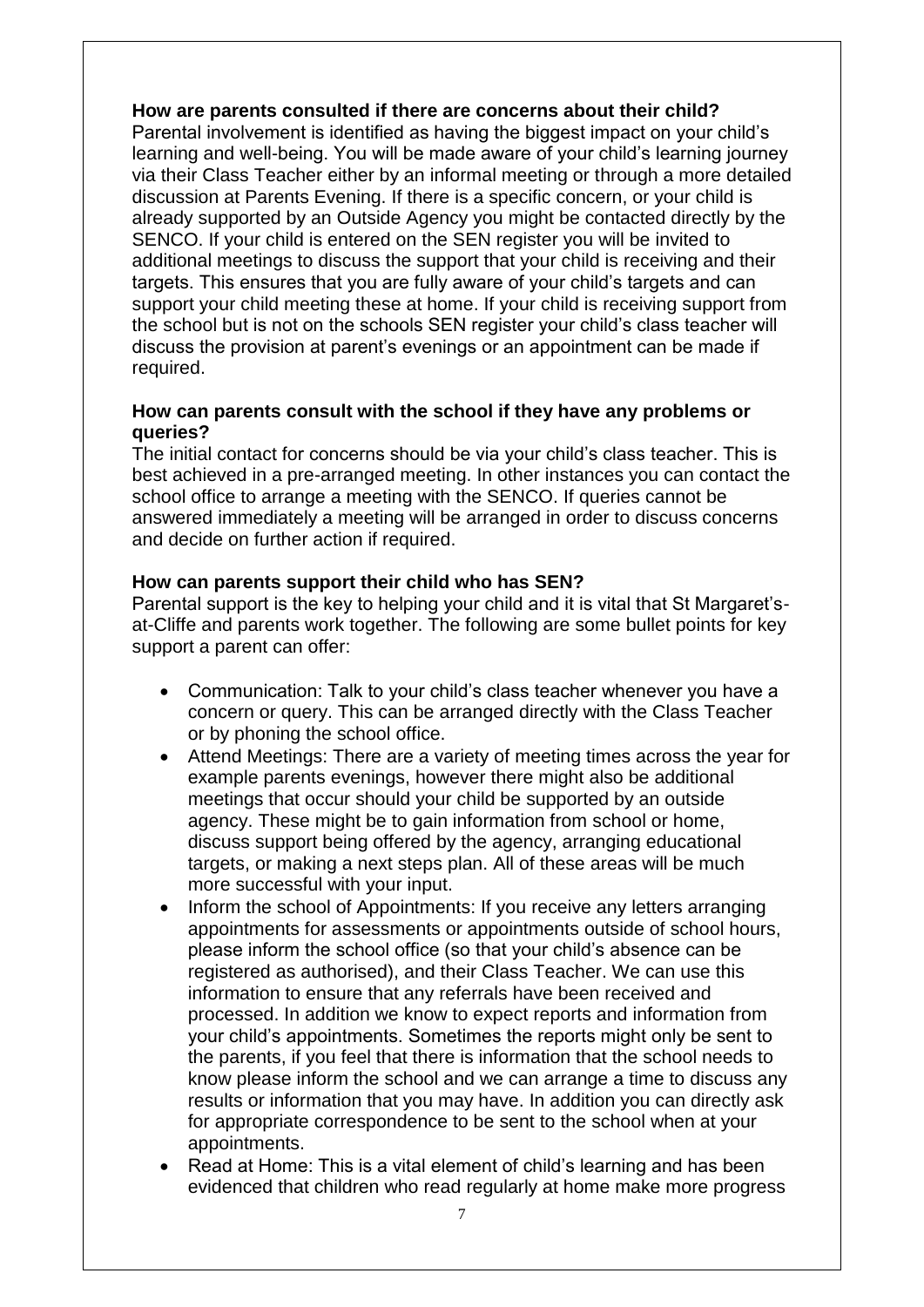in school. If you would like additional support with completing this please let the school know.

 Complete Home Learning: As with reading, home learning is a vital part of your child's education and is used to reinforce their learning at school. All pupils will need to be encouraged to complete homework and a quiet time without distractions is essential in supporting them to complete their tasks. If your child finds a piece of homework particularly difficult please inform your child's Class Teacher as they can then ensure that this is revisited in class. Homework can be differentiated by task, or expectations to suit the individual pupils learning style and ability

#### **How are pupils with SEN able to express their views?**

This will often happen through informal discussion with any adult who your child works with. Class Teachers have responsibility in understanding their pupil's needs and wishes and will take this into account throughout the school day. We also have access to a child questionnaire which can be used to form a more detailed understanding of pupil views and ensure that their thoughts and wishes are taken into account. At the end of any provision your child will be asked how they thought they did and what they would like their next steps to be. This is done on an informal basis and is part of the quality first teaching in a classroom.

#### **If I have a complaint what can I do?**

Initially please talk to a member of staff should you wish to discuss any queries. We would hope that through speaking with a member of school staff we can resolve your concerns. For additional information please read the schools complaints policy.

#### **Who else could be involved with supporting us?**

Governing Body – has ultimate responsibility in ensuring that SEN provision is provided for pupils at St Margaret's-at-Cliffe Primary School.

Our SEN Governor is Dr. Michelle Marin Chau (please ring the school office 01304 852639 if you would like to speak to him)

Health – Any NHS specialist support (e.g. Speech and Language, Paediatrician, Occupational Health) some services can be accessed via a direct referral from schools others need to be referred by health usually GP.

Doctor/GP – Your GP can refer to all NHS departments (e.g. Speech and Language).

Early Help and Preventative Services – Supports families and in turn pupils in providing help both in school and in the home for social and emotional needs Kent Parent Partnership Service – Parental/Carer support that provides an impartial service creating good liaison between parents/carers and schools. Contact details:

Telephone: 01622350640

Email: Partnershipwithparents@kent.gov.uk Website: www.kenttrust web.org.uk/pwp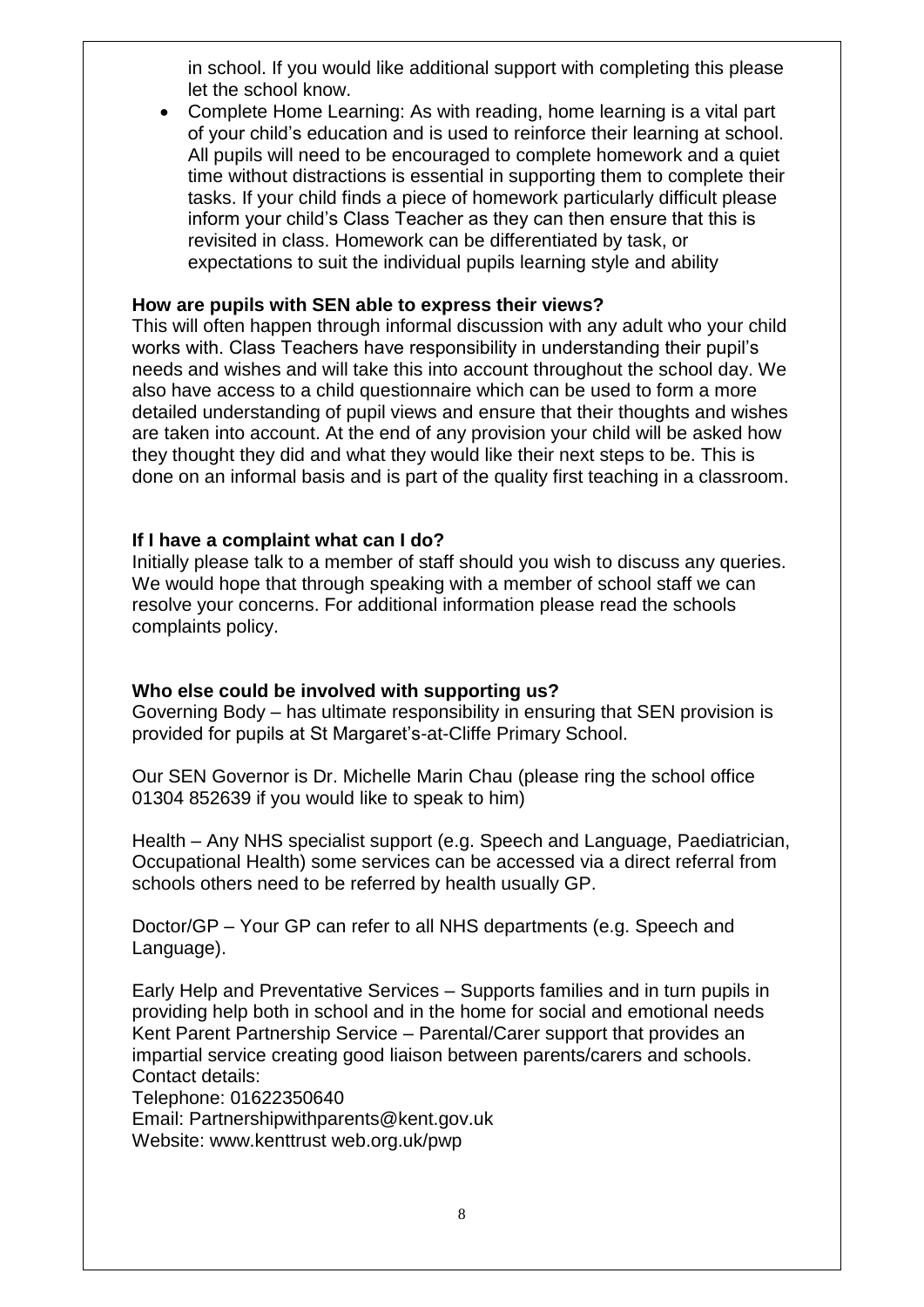Social Services – Our school will work in partnership with Social Services ensuring that families and pupils are fully supported and have their needs met in a sensitive and timely manner.

Local Authority – Are responsible for ensuring that they provide details of how information, advice and supported related to SEN and disabilities can be accessed and resourced. This is identified in the Local Offer published on the kent.gov.uk website. The Local Authority are required to provide information to parents regarding 'the provision they expect to be available across education, health, and social care for children and young people in their area who have SEN or are disabled including these who do not have Education, Health Care Plan (EHCP)' [http://www.kent.gov.uk/education-and-children/special](http://www.kent.gov.uk/education-and-children/special-educational-needs/about-the-local-offer)[educational-needs/about-the-local-offer](http://www.kent.gov.uk/education-and-children/special-educational-needs/about-the-local-offer)

## **Are there any other support services that could help?**

National Network of Parent Carer Forums: [www.nnpcf.org.uk](http://www.nnpcf.org.uk/)

Early Support Programme:<http://tinyurl.com/ESprogramme>

Family Information Services:<http://www.daycaretrust.org.uk/nafis>

National Parent Partnership Network – guidance on impartial information, advice and support:<http://tinyurl.com/IASS-guidance>

Patient Advice and Liaison Service (PALS):<http://tinyurl.com/PALservice>

Autism Education Trust: [www.autismeducationtrust.org.uk](http://www.autismeducationtrust.org.uk/)

Bullying guidance:<http://tinyurl.com/DfE-Bullying-Guidance>

Communication Trust: [www.thecommunicationtrust.org.uk](http://www.thecommunicationtrust.org.uk/)

Dyslexia SpLD Trust: [www.thedyslexia-spldtrust.org.uk](http://www.thedyslexia-spldtrust.org.uk/)

I CAN – the children's communications charity - [http://www.ican.org.uk](http://www.ican.org.uk/)

Mental Health and Behaviour Guidance:<http://tinyurl.com/MHB-2014>

MindEd: [www.minded.org.uk](http://www.minded.org.uk/)

National Sensory Impairment Partnership: [www.natsip.org.uk](http://www.natsip.org.uk/)

If you would like further support in finding help from outside agencies please contact the school.

**How do we help pupils with SEN manage transition between schools?** At St Margaret's-at-Cliffe Primary School we work closely with other schools in order to make transitions as positive as possible for the pupils. The staff in Foundation Stage attends a common transfer day with local preschools and nursery staff to facilitate passing of information. In addition, parents are welcomed in to the school before their children start and are able to discuss any difficulties or concerns with staff.